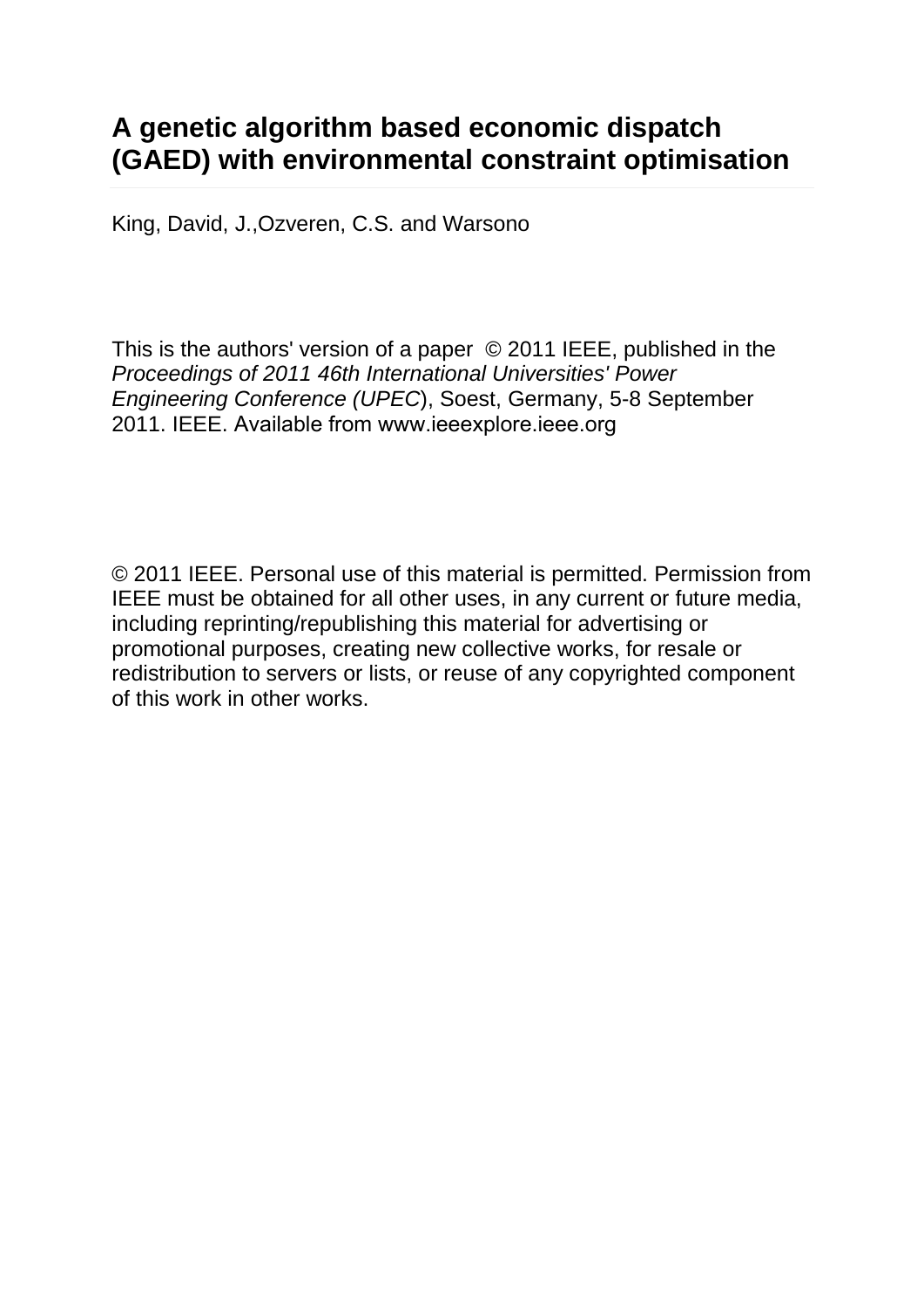# A Genetic Algorithm Based Economic Dispatch (GAED) with Environmental Constraint Optimisation

D J King University of Abertay, Dundee d.king@abertay.ac.uk

C S Özveren University of Abertay, Dundee s.ozveren@abertay.ac.uk

Warsono PT PLN, Indonesia warsono@plnkalselteng.co.id

*Abstract-* **The role of renewable energy in power systems is becoming more significant due to the increasing cost of fossil fuels and climate change concerns. However, the inclusion of Renewable Energy Generators (REG), such as wind power, has created additional problems for power system operators due to the variability and lower predictability of output of most REGs, with the Economic Dispatch (ED) problem being particularly difficult to resolve. In previous papers we had reported on the inclusion of wind power in the ED calculations. The simulation had been performed using a system model with wind power as an intermittent source, and the results of the simulation have been compared to that of the Direct Search Method (DSM) for similar cases. In this paper we report on our continuing investigations into using Genetic Algorithms (GA) for ED for an independent power system with a significant amount of wind energy in its generator portfolio. The results demonstrate, in line with previous reports in the literature, the effectiveness of GA when measured against a benchmark technique such as DSM.** 

*Index Terms*-- **Genetic Algorithms, Economic Dispatch, Renewable Energy Generators, Environmental Constraints** 

#### I. INTRODUCTION

The role of renewable energy in power systems is becoming more significant due to the increasing cost of fossil fuels and climate change concerns. However, the inclusion of Renewable Energy Generators (REG), such as wind power, has created additional problems for power system operators due to the variability and lower predictability of output of most REGs, with the Economic Dispatch (ED) problem being particularly difficult to resolve.

The renewable energy sources available in general can be classified into 2 groups: geophysical and bio-energy. Geophysical energy includes hydro, wind, geothermal, solar, tidal, and wave energy, whereas bio-energy includes energy derived from waste and living creatures. Both types of energy have different properties. Much of geophysical energy output is intermittent, less predictable and not easy to store, while bio-energy is much more predictable and can be easily stored.

Wind energy, produced by wind turbines, is one of the fastest growing energy sources due to its large potential availability and its mature technology [1]. Therefore, in our initial investigations wind turbines were chosen to represent intermittent renewable energy in the simulations. In addition to wind turbines, the use of bio diesel as back up power was also considered as it has a fast ramp rate and is easily stored; therefore it is able to compensate for the intermittent nature of wind energy with its variability and lower predictability of its output [2]. These additional complexities also introduce several implications such as the need to understand wind power characteristics, and the consideration of additional constraints such as reserve requirement and ramp rate capability [3-8]. Traditionally ED calculations principally seek for the most economical operation of the generation mix for satisfying load demand and other technical generator constraints. However, due to increasing concerns regarding environmental issues, such as reducing carbon emissions and other gas pollutants, for tackling climate change and achieving sustainable energy generation, an ED generation scheduling that considers environmental objectives has become more important. This increases the complexity of the problem, necessitating a need for a method with high flexibility, which current ED techniques lack.

In a previous paper we had reported on the inclusion of wind power in the ED calculations [9]. The simulation had been performed using a system model with wind power as an intermittent source, and the results of the simulation have been compared to that of the Direct Search Method (DSM) for similar cases [10]. In this paper we report on our continuing investigations into using Genetic Algorithms (GA) for ED for an independent power system with a significant amount of wind energy in its generator portfolio. The simulations were undertaken considering several relevant issues, such as: environmental and economic objectives and several technical constraints such as reserve requirements, ramp rate capability, and transmission limits, as well as different approaches for modelling wind power in ED problems. The preliminary results demonstrate, in line with previous reports in the literature, the effectiveness of GA when measured against a benchmark technique such as DSM. We will also report on the results of the sensitivity analysis that has been performed using the Genetic Algorithm Based Economic Dispatch (GAED) for various load and wind patterns, variations of wind location, reserve requirements, ramp capabilities and transmission limits.

#### II. ELD MODEL

In this section, the ELD problem of a power system that includes wind generation will be formulated. The paper will use a number of case simulations to investigate the impact of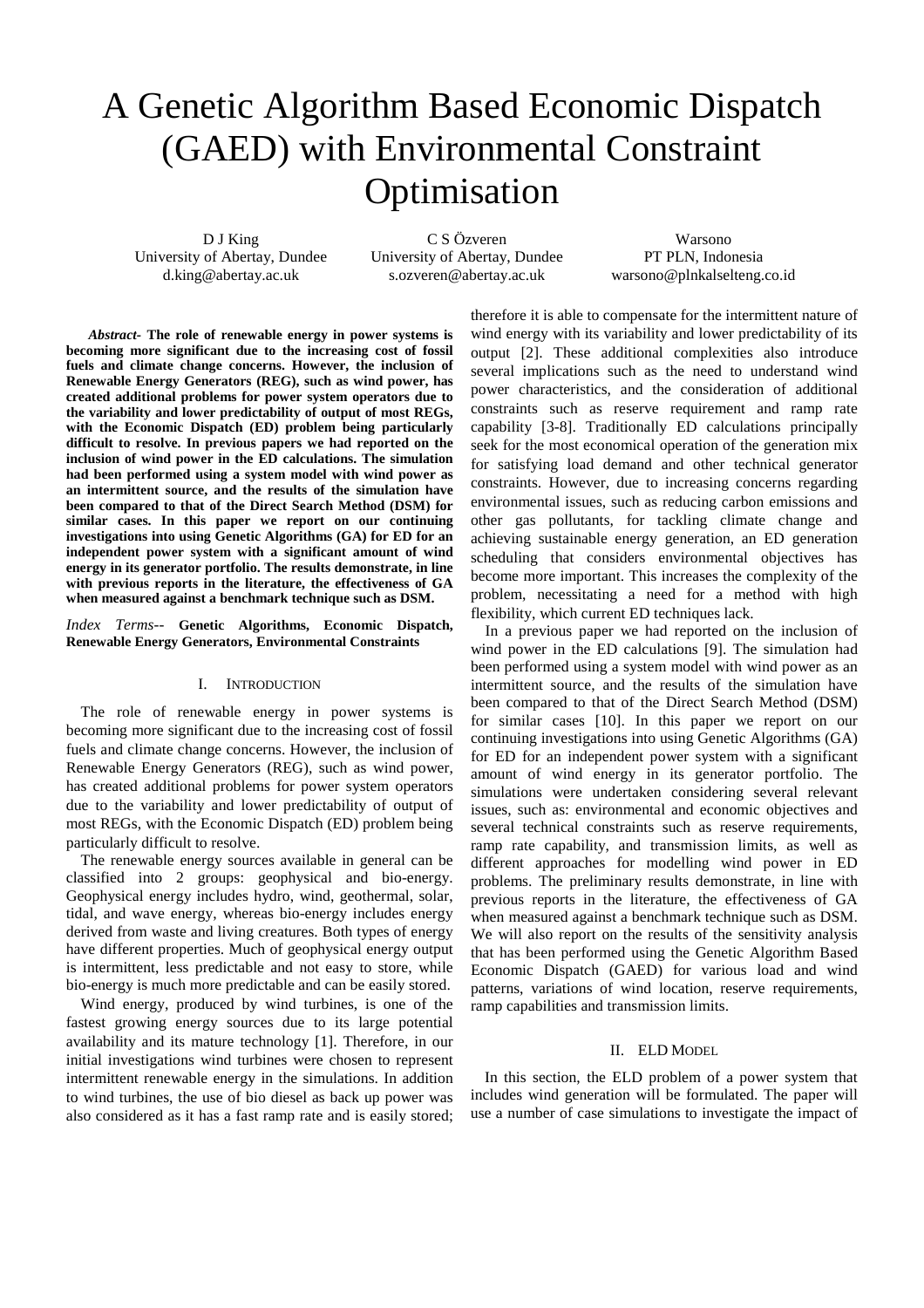renewable energy (wind power) on the load dispatching calculation. This paper reports on the initial investigations regarding the topic, therefore some simplifications have been made.

The dispatch model in the simulation uses a centralised dispatch in a deregulated power system. Generators in the systems are thermal, wind and diesel. Fuel for diesel generators is assumed to be bio-diesel. Constraints included in the calculation are the maximum and minimum values of generator output, the ramp rate of the generators, and reserve requirements. For simplification, transmission losses are neglected. The economic dispatch process aims at cost minimization subject to these constraints. The flowchart for solving the ELD problems in this paper is shown in Fig. 1.

This paper will use the ELD models suggested by Doherty [6]. Initially, a no wind scenario, as a base case, is used and then a forecasted scenario is also applied. In forecasted scenario, two approaches to deal with wind generators will be applied.

*1)* 'Negative load' approach

This is the simpler of the two approaches, where wind forecast is treated as a 'negative load'. Therefore, load demand is reduced by the forecast wind power producing a new load demand. This new load demand is then used in the ELD process.

*2)* Integrated approach

In this approach, wind turbines are included in the calculation. In order to maximise the wind output for the purpose of reducing emission, an artificially very low price (0.01 \$/MW) is used for representing wind power.



Fig. 1. Flow chart for the ELD problem.

The objective function for the ELD is formulated as follows:

Min 
$$
\left(\sum C_{pi}P_{i} + C_{n}R_{i}\right)
$$
,  $i = 1, 2, ..., N$  (1)

Subject to constraints:

$$
P_{\text{load}} - \sum P_i = 0 \tag{2}
$$

$$
P_{\min} \le P_1 \le P_{\max} \tag{3}
$$

$$
DR_{i}\Delta t \le P_{i}^{t+1} - P_{i}^{t}, \text{for } P_{i}^{t+1} < P_{i}^{t} \}
$$
\n
$$
UR_{i}\Delta t \ge P_{i}^{t+1} - P_{i}^{t}, \text{for } P_{i}^{t+1} > P_{i}^{t} \quad t = 1, 2, \dots, T \tag{4}
$$

$$
\sum R_i \ge R_{\min} \tag{5}
$$

Where:

 $i, N$  = generator number, and total number of generators

*t*,  $\Delta t$ , *T* = time interval, duration of time and maximum time horizon, respectively

 $C_{pi}$ ,  $C_{ri}$  = the price of power output and reserve of generation *i*, respectively

 $P_i$ ,  $R_i$  = power output and reserve of generation *i*, respectively

$$
P_{load} = \text{Load demand}
$$

 $P_{\text{imin}}$ ,  $P_{\text{imax}}$  = minimum and maximum output of generator *i*, respectively

 $DR_i$ ,  $UR_i$  = the down ramp and up ramp limit of generator *i*, respectively

 $R_{\text{min}}$ = Minimum reserve requirement

Full details of the simulation model used, including pricing and other aspects of the thermal, wind and bio-diesel generation, can be found in [9, 10].

# III. SIMULATION RESULTS

#### *A. Cases Studied*

Much experimental work was undertaken to determine the most appropriate parameters to use for both the GA and DSM methods for calculating the ELD [11]. The system consists of Thermal generation in the system consists of six generators (P1–P6) with different characteristics. Each thermal generator has both a fuel cost and an emission objective. The generator characteristics were derived from [12]. The wind generation is modelled as a single generator, Pw. The reserve requirements were treated as either a non-linear constraint or included as a penalty factor in the objective function for the ELD. Once these parameters were established several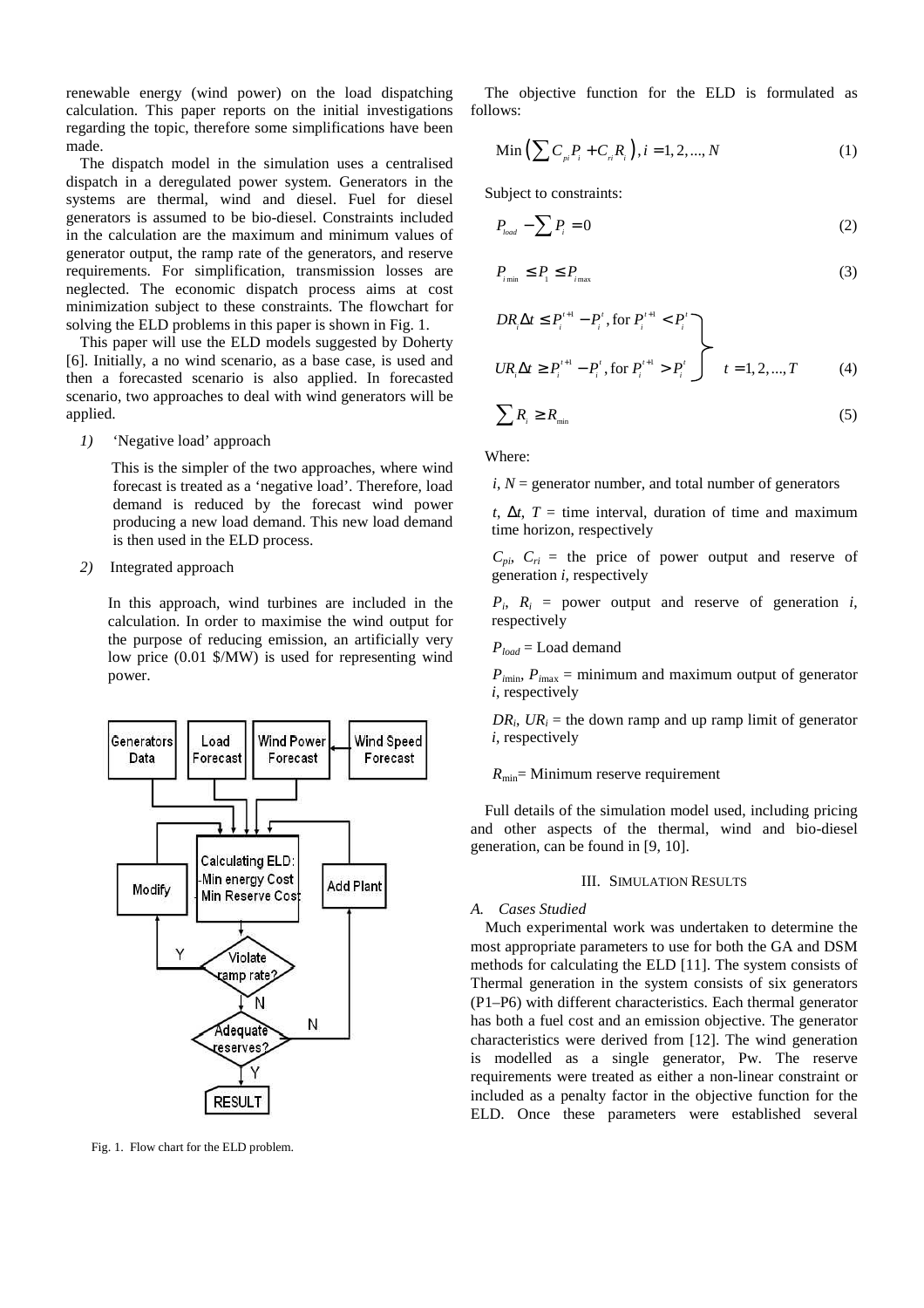simulation scenarios were undertaken and the results of using GA and DSM for each were compared. An Environmental Economic Load Dispatch (EELD) method was developed which is a multi-objective ELD which combines economic factors with environmental constraints. However, using a static EELD means that there will be no connection between the simulation results from one hour to the next, and hence the ramp rate limit, which compares generator output between successive hours, cannot be included. To include ramp rate constraints a dynamic ELD (DELD) was used based on the work in [13].

Several simulations were then run for various cases with different typical wind patterns (UK and tropical), wind locations, ramp rates, reserve requirements and transmission limits. The results for GA and DSM were then compared. GA tended to provide a better solution than that of DSM, but with higher standard deviation and slower computation time. The reserve constraints were better matched if treated as a nonlinear function rather than a penalty factor. For the inclusion of wind power in the ELD calculation the negative load approach tended to provide a better performance than the inclusive approach.

#### *B. Sensitivity Analysis*

To investigate the issues arising from the inclusion of a significant amount of wind generation into the power system a sensitivity analysis of the GAED with a negative load approach and non-linear reserve constraints was undertaken for different load patterns, wind locations, ramp rate capabilities and transmission limits.

#### *C. Varying Load and Wind*

The inclusion of a significant amount of wind power will lead to more variety in load patterns seen by other generators (net load). The net load will differ from one day to the next based on the varying wind patterns and the other generators' output will fluctuate more sharply to accommodate this effect. In many cases the problem of ramp rate variability can be compensated by the ramp rate capabilities of other generators, without the need for standby generators.

However, under certain circumstances, when the original load pattern fluctuates very quickly at the same time as fluctuations in the wind power, the existing ramp rate capability may not be able to compensate. There are two possible solutions: adding fast standby generators if the ramp rate of the load is positive, which may increase the fuel cost, or by curtailing generation, usually wind generation if the ramp rate is negative, which will lead to wasted wind.

The result of the first option for one particular simulation case can be seen in Fig. 2. In this case the load demand from hour 1 to 5 is very low, and at the same time the other generation cannot afford to reduce their output to accommodate the wind, thus leading to curtailment of a significant amount of wind.

The second option is to shut down one or two thermal generators, as long as the remaining generators have enough reserve, and the wind output forecast is persistently high. In this way the wind output can be maximised and the cost and emissions of the thermal generators can be minimised, although reliability may be reduced. Fig. 3 shows the results of shutting down one generator for a particular simulation case and Fig. 4 is the same scenario with two generators shut down. The graphs show that with one thermal generator off the curtailed wind is much reduced, and with two generators off there is no need for wind curtailment.

# *D. Dispersed Wind Locations*

The effect of wind variability can be reduced by spreading



Fig. 2. Generation mix for option 1.



Fig. 3. Generation mix for option 2 with one thermal generator shut down.



Fig. 4. Generation mix for option 2 with two thermal generators shut down.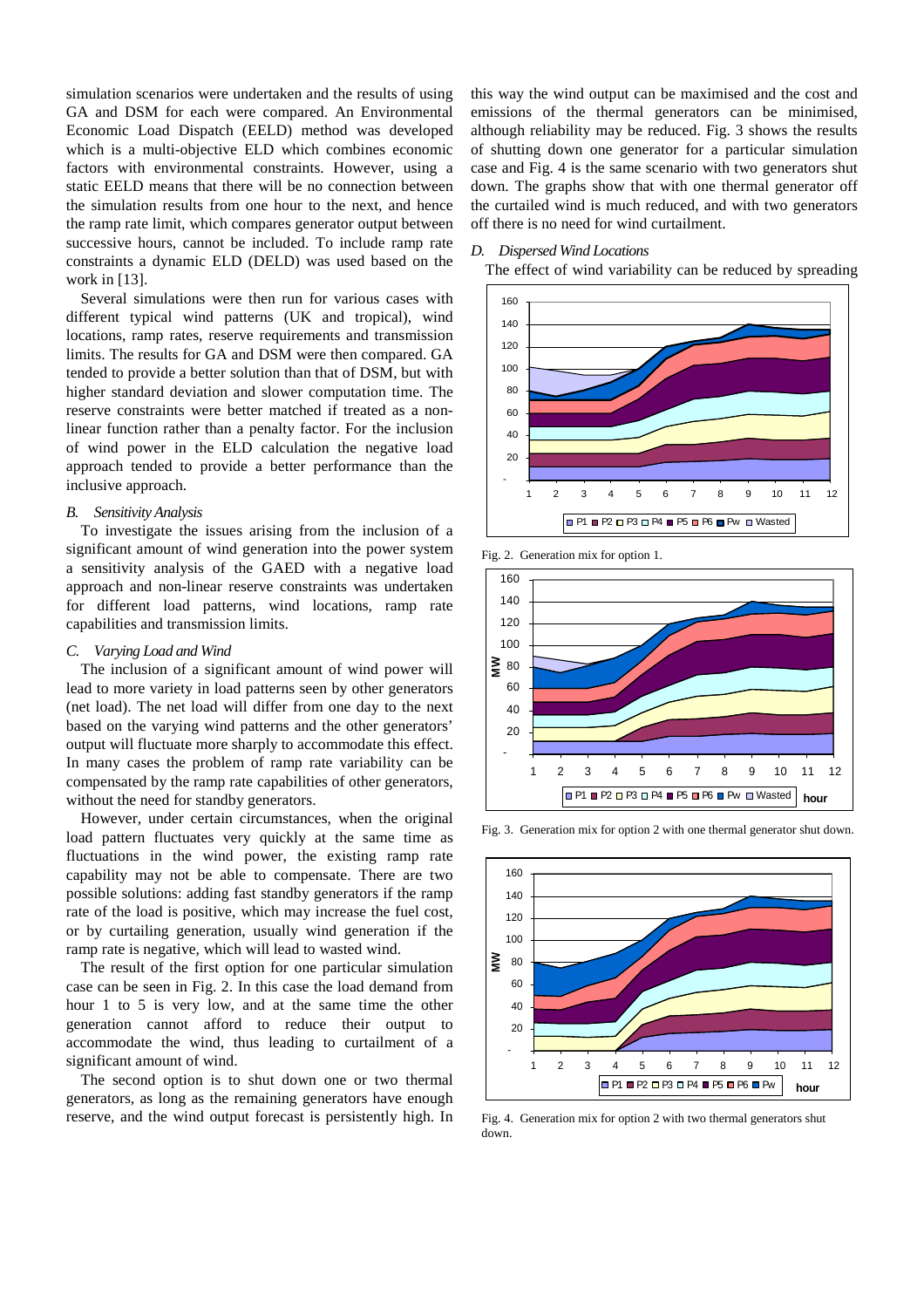the wind generation over a number of locations instead of being concentrated on a single site as they will tend to compensate one another. This effect can be shown by comparing similar systems with different numbers of wind locations (in this case 1, 2 or 3). Each location has a different wind pattern, thus reducing the overall variability. This is indicated by a reduction of the standard deviation for the system as shown in Table I. Therefore, in terms of the ELD problem, the different number of wind locations will change the net load profile, which will be less variable. The results of a particular simulation case with a varying number of wind locations are shown in Fig. 5.

# *E. Ramp Rate Capability*

The ramp rate capability of the thermal generators becomes very important when attempting to compensate for the variability introduced by wind generation. Using the operating and ramp limits for each generator derived from [14] simulations were undertaken to assess the effect of reducing the ramp rate. The results shown in Fig. 6 indicate that the ramp rates were still capable of coping well with the problem without requiring additional back-up generators, even when the rates were lowered by 20%. However, the wasted wind has increased with the lower ramp rates as shown in Table II.

# *F. Reserve Requirements*

It is also important to consider the reserve requirements needed to anticipate both a variation of load and wind forecast error. The correlation between wind power contribution to the total system and the additional reserve

TABLE I STANDARD DEVIATION FOR VARIOUS NUMBERS OF WIND LOCATIONS

| ----------                   |                    |  |
|------------------------------|--------------------|--|
| Cases                        | Standard deviation |  |
| System with 1 wind location  | 8.7                |  |
| System with 2 wind locations | 6.3                |  |
| System with 3 wind locations | 5.7                |  |



Fig. 5. Comparison of objective values for various numbers of wind locations.



(a). System with 120% ramp rate.



(b). System with 100% ramp rate.



(c). System with 90% ramp rate.



(d). System with 80% ramp rate.

Fig. 6. Comparison of generator mix for varying ramp rate capabilities.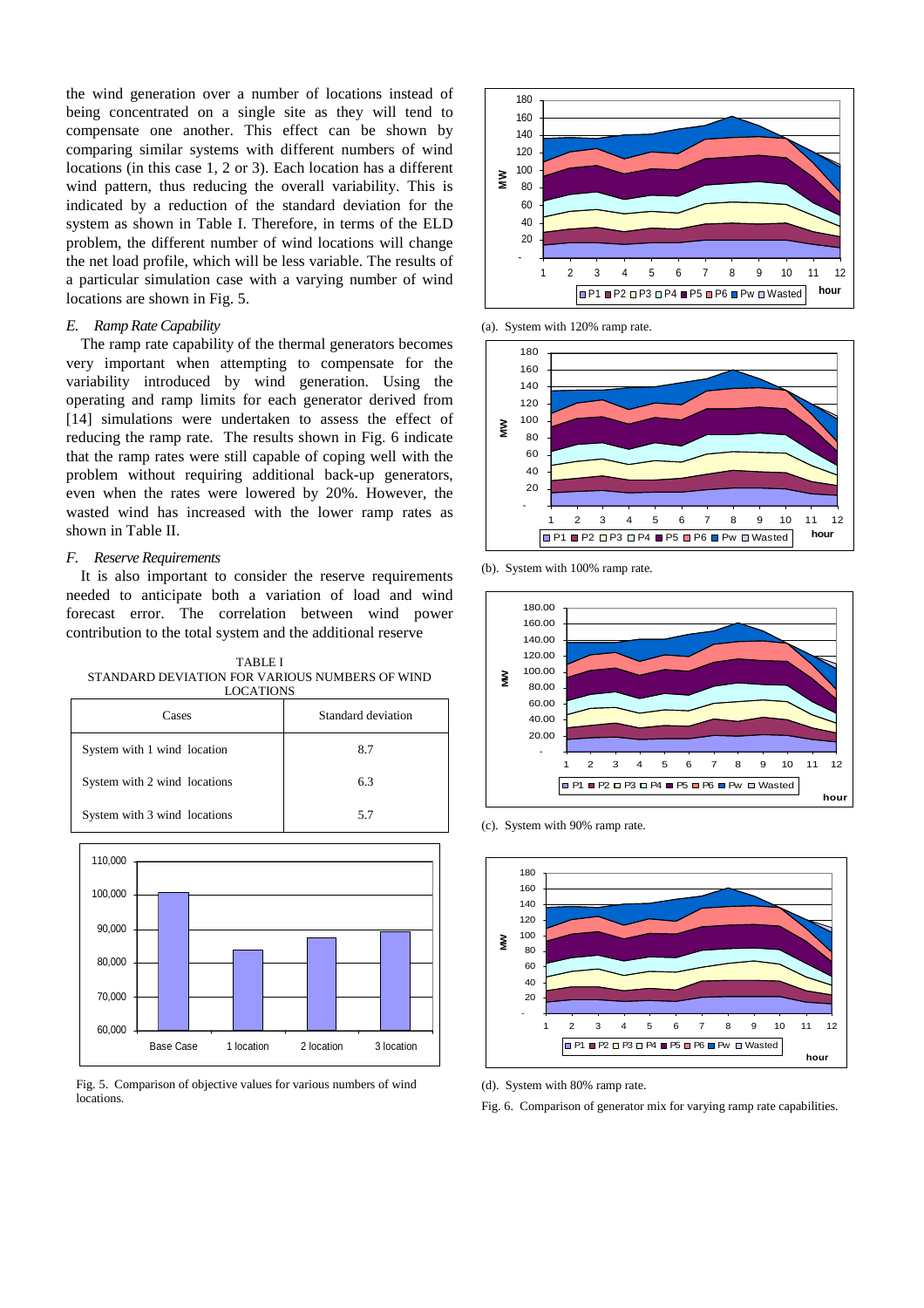TABLE II WASTED WIND FOR A SYESTEM WITH VARIOUS RAMP RATE CAPABILITIES

| Cases                      | Wasted wind (MW) |
|----------------------------|------------------|
| System with 120% ramp rate | 2.26             |
| System with 100% ramp rate | 3.45             |
| System with 90% ramp rate  | 6.06             |
| System with 80% ramp rate  | 6.57             |

requirements is shown in Fig. 7. As can be seen the additional reserve requirement for 10% contribution of wind power is about 3-5%, which compares with a range of 2-8% as suggested by [15] and [16]. The comparison of the reserve requirements for several cases suggested that the effects of the inclusion of wind are not very significant. Therefore the reserve requirements can be fulfilled by committed thermal generators in all cases without any need for additional back up. Even when increasing the reserve requirement up to three times the total standard deviation, which covers 99.9% possibility of wind variation, the system remains capable of providing the reserve requirements in most of the cases.

However, [17] suggests that there is a necessity of providing "negative" reserves, as well as the "positive" reserves discussed above. Therefore an evaluation was also undertaken using the same criteria as for "positive" reserves and the results showed that "negative" reserve requirements can also be satisfied for nearly all time periods. An example from one particular case is shown in Fig. 8.

# *G. Transmission Constraints*

The inclusion of wind turbines can potentially cause problems with power transmission limits. The variable nature of wind turbine output can produce high fluctuations of power transfer to and from areas where wind power is located. To evaluate this effect the simulation system was divided into two areas (A and B) with a transmission line connecting them. Each area had three thermal generators with the wind generators being located in area B. The load in each area was assumed to be the same. Simulations showed that the inclusion of wind power leads to increased fluctuations in the inter-area power transmission, thus this needs to be included



Fig. 7. Correlation between wind contribution to the total system and additional reserve requirements.



Fig. 8. An example of "negative" reserve requirement and reserve capability.

in the ELD calculation as an inequality constraint. Simulations for different wind patterns were recalculated with the assumption that the transmission capability limit was 15 MW. A comparison of the objective function value for the system with and without transmission limits is shown in Table III and indicates that the objective function value increases when transmission constraints are taken into consideration.

# IV. CONCLUSIONS

Driven by environmental concerns and long-term economical issues, particularly concerning the rise of oil prices, the use of renewable energy has inevitably increased in recent years, and the electrical power industry has become a major player in this area. Therefore the role of renewable energy will become increasingly important to electrical power system managers.

The inclusion of intermittent renewable energy, represented by wind power in these simulations, has lead to additional problems to the power system operation due to the variability and lower predictability of its output. These additional complexities also introduce several implications for the calculation of the ELD, which is concerned with short term scheduling. These include the need to understand wind power characteristics and the consideration of additional constraints such as reserve requirements and ramp rate capability. Two methods of integrating wind power into the ELD calculation have been considered, these being the negative load approach and an inclusive approach.

TABLE III COMPARISON OF OBJECTIVE FUNCTION VALUES WITH AND WITHOUT TRANSMISSION LIMITS

| Cases       | <b>Objective Function</b>           |                                  |
|-------------|-------------------------------------|----------------------------------|
|             | Without transmission<br>constraints | With transmission<br>constraints |
| Wind<br>2.1 | 83,836                              | 84.142                           |
| Wind<br>2.3 | 75,891                              | 76,939                           |